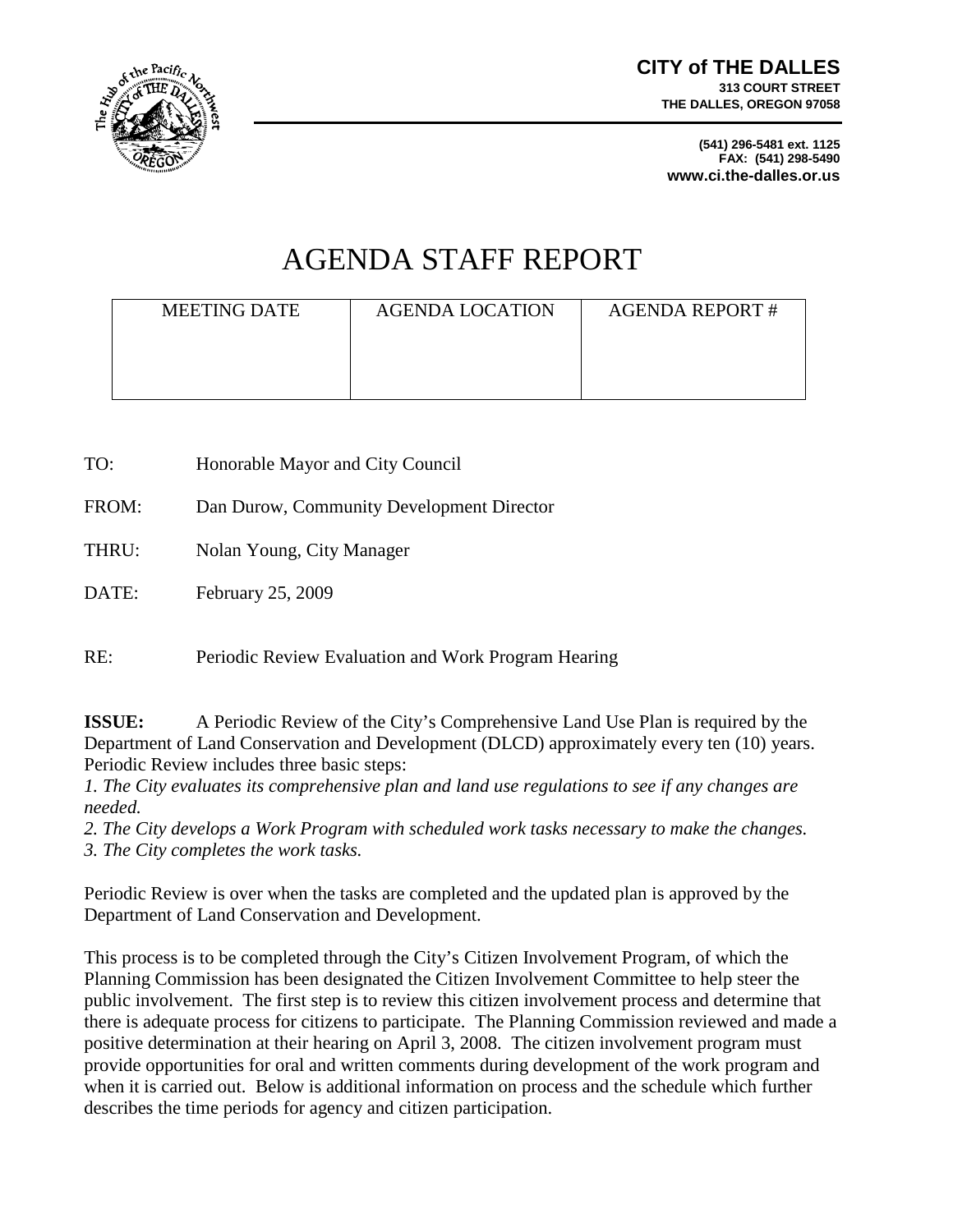The ORS require that a notice be published in the local paper informing citizens that periodic review is starting, and that notice must also be provided to those who request it in writing. This notice was published prior to the Planning Commission hearing last year, and another newspaper notice of this meeting was published on February 25, 2009. Notice was also sent to the standard list of State, regional, and local agencies including Wasco County. Notice was also sent to the Gorge Commission staff. In addition, all persons that have participated in the related process to amend the Urban Growth Boundary (UGB) and requested notice of any urban growth boundary meetings were sent a notice of this Periodic Review hearing as well.

The City Council meetings are public hearings not land use hearings. The City is not expected to collect data in its periodic review evaluation of its comprehensive plan and land use regulations as it would in a quasi-judicial land use hearing. It is expected to receive and respond to any public or agency testimony.

REVIEW AND APPROVAL PROCESS The Planning Commission, at their April 3rd hearing, considered and then recommended to the City Council the proposed Periodic Review Evaluation and Work Program. The evaluation and proposed work program was then submitted for an initial review and comment to the State's Periodic Review Assistance Team (PRAT) for comment. The PRAT's role is to coordinate State, regional or local public agency comment, assistance, and information into the evaluation and work program development process. During this same comment period, the public and other agencies had 21 days following the Planning Commission meeting for written comments to be submitted. Only two (2) comments were submitted by the Northern Wasco County Park and Recreation District and the Gorge Commission. The letters are attached to this staff report and will be addressed later in this staff report. The City Council must now review the Planning Commission's recommendation and consider any other PRAT, public, agency, or County input before making a final determination on whether a CLUP update is necessary and, if so, what the work tasks and schedule should be.

The following is the proposed schedule:

1. April 3, 2008; Planning Commission meeting to discuss, get agency and public comment, and review and recommend approval the periodic review evaluation and the proposed work program.

2. April 4, 2008; Start of the 21 day comment period for written agency and public input. Written comment period ended on April 25th with one (1) written comment received.

*[Note: Since the initial meeting with the Planning Commission on April 3, 2008, the City, State Department of Land Conservation and Development, Gorge Commission staff, County, and Warm Springs staff have been in discussions about the entire issue of urban growth boundary amendments including the specific issues of the cultural and scenic area work tasks. Because of the complicated nature between the State law and National Scenic Area Act, it has taken until now to be able to resume the Periodic Review Process.]*

3. March 9, 2009; The City Council's meeting to discuss the periodic review evaluation and work program, review agency and public comment, and approve the periodic review evaluation, the work program, and the grant application.

 [Staff report due on February 25, 2009. This includes staff response to the agency comments.]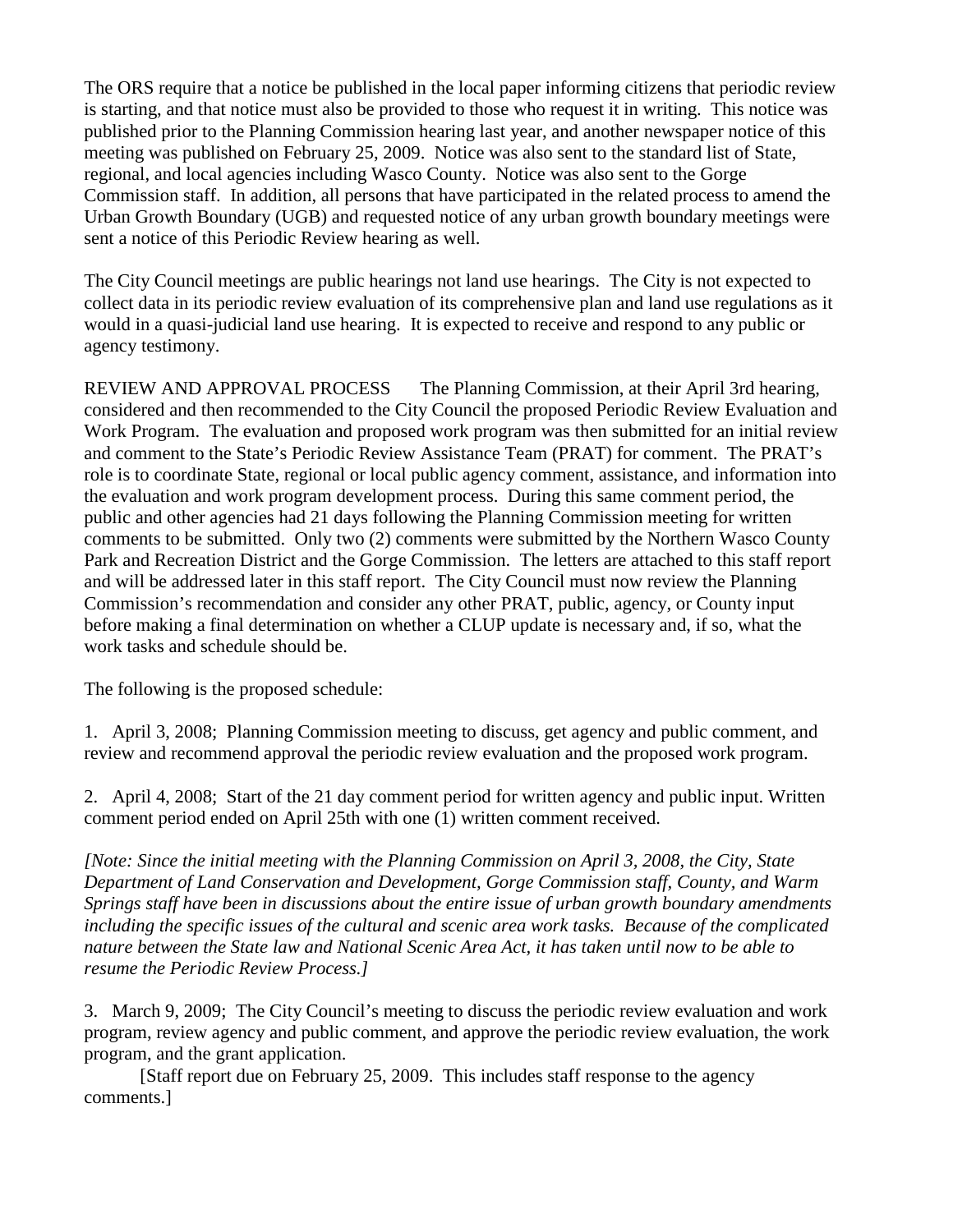4. A preliminary grant application has been prepared based upon staff's best estimate of the cost to complete the Work Program tasks. Upon approval by the City Council of the Periodic Review Work Program, the final grant application will be submitted to the DLCD. This preliminary grant application is based on Phase II of the two phased work program approved by DLCD over two years ago. *(The grant application will be on the March 9, 2009, City Council meeting for approval as well.)*

The DLCD has earmarked some grant monies to begin the work program tasks this grant cycle, which ends on June 30, 2009. It is anticipated that additional work program items will need to be completed during the next grant cycle starting on July 1, 2009. These will be brought back to the City Council for approval with the supplemental grant application. *[However, at the time of this staff report it was reported that the State had withdrawn its grant set-aside monies because of the budget problems at the State level. It is not known whether there will be any grant monies next fiscal year. If there are, cities in Periodic Review will get a higher priority for funding, which should help our chances of getting a grant.]*

The Planning Commission determined that the established citizen involvement committee, program, and proposed periodic review process and schedule, (as described above) was adequate in providing opportunities for citizen involvement. The City Council should now proceed with the following Periodic Review Evaluation of the CLUP, proposed work program tasks, and grant application.

### **Periodic Review Evaluation**

#### **Introduction**

The Dalles Comprehensive Land Use Plan (CLUP) and urban growth boundary (UGB) were acknowledged by the Land Conservation and Development Commission (LCDC) in 1982; **27 years ago**. Although The Dalles has been actively engaged in planning and economic development efforts over the last 27 years, the UGB has not materially changed since its establishment. Although population growth slowed in the 1980s, it picked up all throughout the 1990's and 2000's. The current load of applications for housing has dropped off from recent record highs, but commercial and industrial applications remain at very high levels despite the national economic downturn. Growth has continued since the bulk of the UGB amendment studies were completed 1.5 to 2 years.

While the UGB has remained static, The Dalles has actively planned for the future. Major planning and development accomplishments include:

1. Adoption and implementation of a 25-year, Downtown Urban Renewal Plan in 1990 resulting in significant urban renewal development projects, with several more in process;

2. Adoption of a major update of the CLUP in 1994, and implementing zoning regulations in following years;

3. Completion of the Vision Action Plan in 1995 (two thirds of the strategies had been implemented), and an updated Vision Action Plan in 2002;

4. Planning and implementation of a large expansion of the Columbia Gorge Community College campus;

5. State designated Enterprise Zone in 1986, again in 1996, and again in 2007;

6. Completion and implementation of the Airport Master Plan, with development of a major golf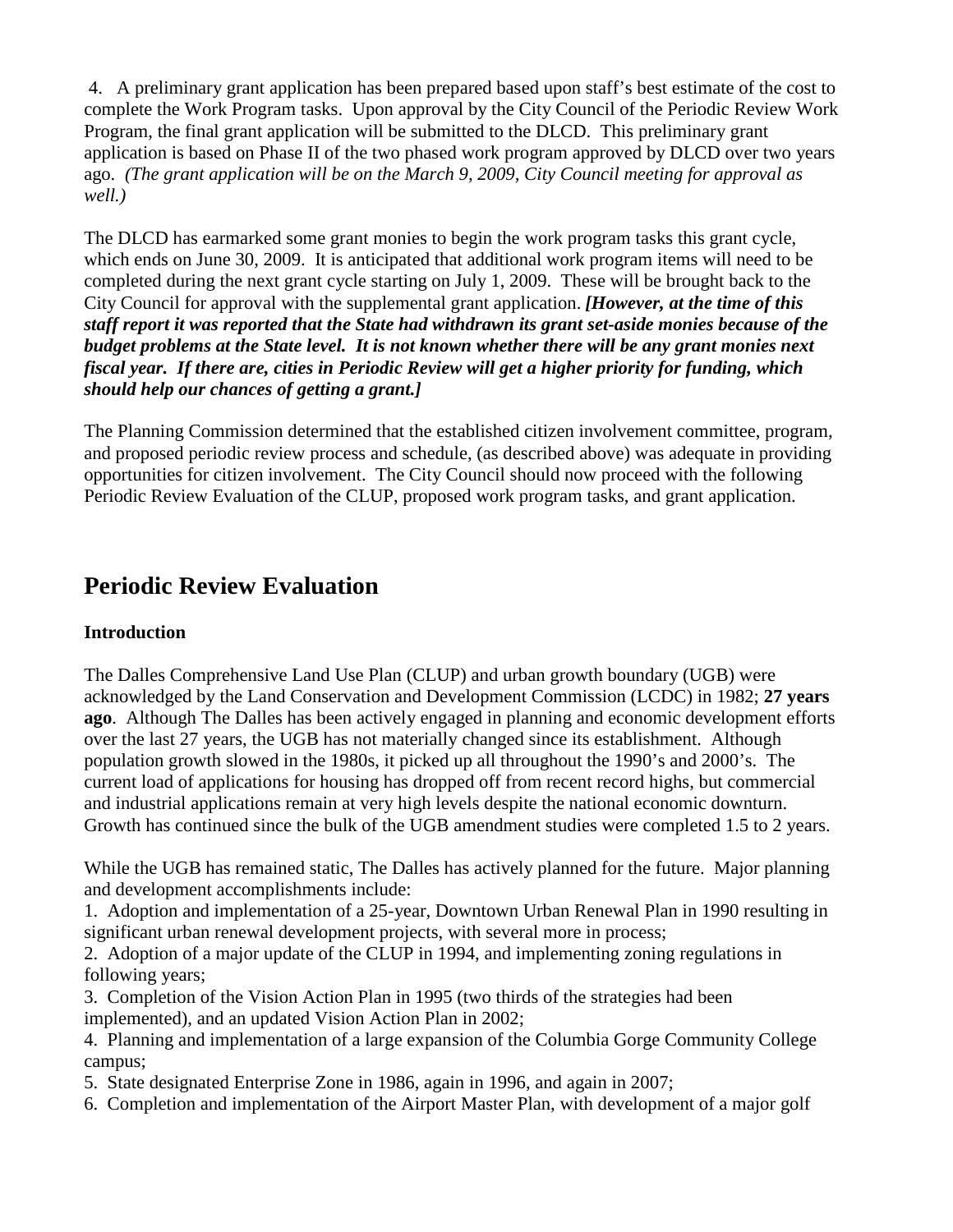course and resort facility in the near future, and construction of a new municipal water well to serve the airport industrial and commercial development lands;

- 7. Adoption and implementation of The Dalles Transportation System Plan (TSP) with SDC's;
- 8. Completion and implementation of a Storm Water Master Plan with fees;
- 9. Completion and implementation of an updated Sewer Master Plan with SDC's;
- 10. Completion and implementation of an updated Water Master Plan with SDC's;

11. Completion and implementation of a Riverfront Master Plan in 1989, and construction of a 10-

mile long, 12-foot wide, paved Riverfront Trail (almost complete) and a major

Downtown/Riverfront connection project;

- 12. Construction of a looped, fiber optics communication system;
- 13. Adoption and application of a new community center mixed use zoning district;

14. Passage of a \$4 million bond by the Port of The Dalles to provide infrastructure to the Port's industrial land;

15. Attraction and siting of the Google facility and other significant new and expanded businesses to the Port industrial area;

- 16. Approval of the \$150,000,000 Lone Pine mixed use PUD which is under construction;
- 17. and, Completion of Phase 1 of the City's two-phased program to update the comprehensive plan – as approved by the Department of Land Conservation & Development (DLCD).

In 2005, the City of The Dalles worked closely with DLCD to develop a two-phased, four-year work program to update The Dalles CLUP, UGB, and land use regulations. Phase I, land use needs assessment and policy review, was completed during the summer of 2007 and was funded through a technical assistance grant from DLCD.

Phase I of The Dalles two-phased work program was extremely successful. As a result, the City has prepared and held public hearings on the following studies and plan amendments. *(Some of these, along with other information, can be found on the City's Web site at: www.ci.the-dalles.or.us, then click on 'Public Documents', scroll down to 'Periodic Review Amendment Documents'.)*

1. A coordinated population projection with Wasco County - adopted by The Dalles and Wasco County and approved by the State. The Dalles population is expected to increase from 15,472 in 2006 to 22,545 by 2026, at an average annual growth rate of 1.9%.

2. An Economic Opportunities Analysis (EOA) – which is the basis for determining industrial, commercial and other employment land needs and site requirements. The Dalles found that all of its industrial needs can be met through redevelopment of abandoned Northwest Aluminum site. However, the existing UGB is inadequate to accommodate the needs of a new regional center, a neighborhood center and a business park. Expansion of the UGB by about 100 acres is necessary to provide land for retail and business park employment opportunities.

3. A Residential Land Needs Analysis (RLNA) – which is the basis for determining residential and public / semi-public land needs. The Dalles adopted a number of efficiency measures to increase residential densities and provide a greater variety of housing types in 1993. Actual densities since then have averaged about 6.25 dwelling units per net acre. After including additional measures to increase density in the Comprehensive Plan, net residential densities will increase by an additional 12% to 7.0 units per net acre. After accounting for school, park and other institutional needs, The Dalles must expand its UGB by 541 buildable acres to meet anticipated residential and public / semipublic land needs.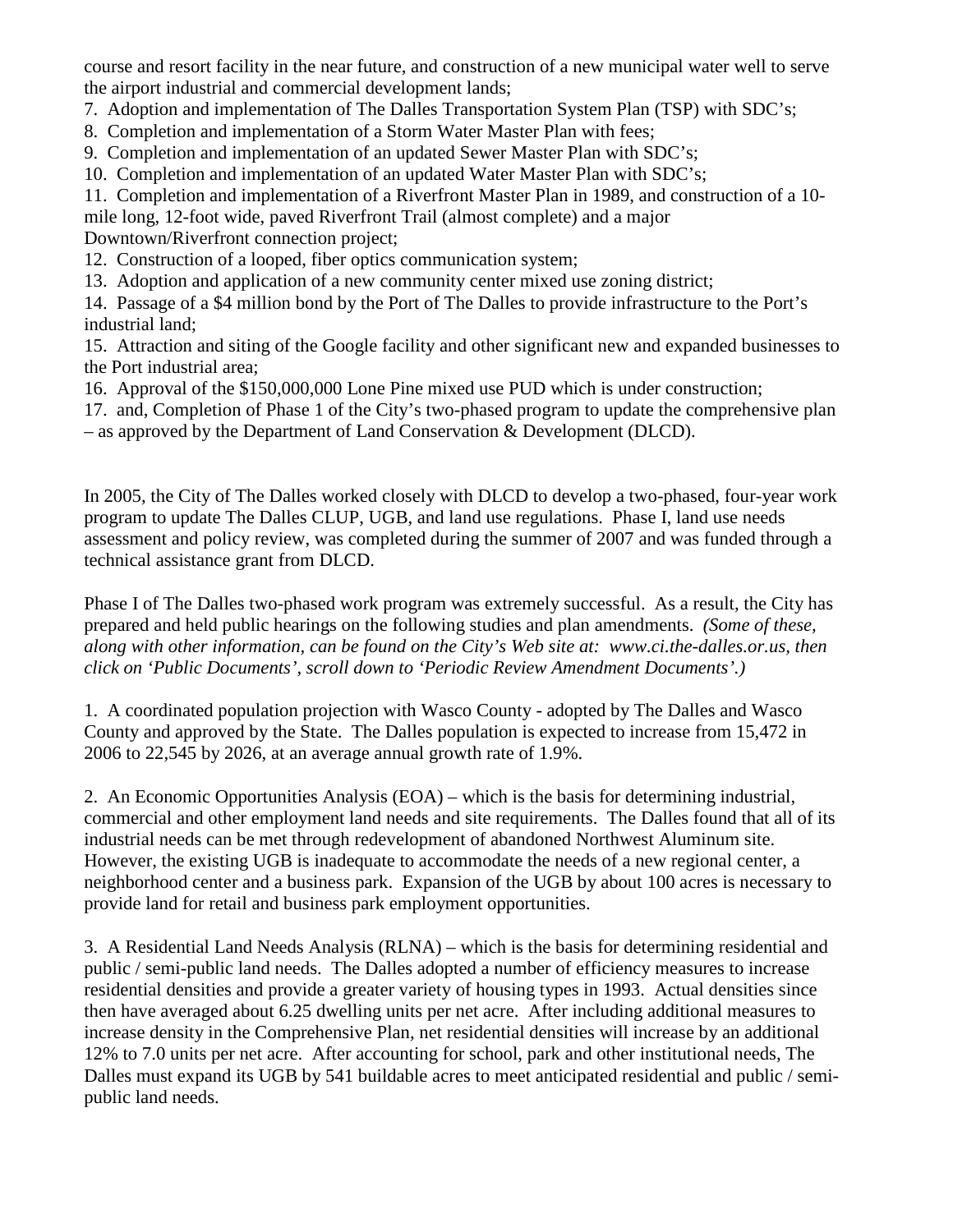4. An Energy Conservation Program. The Dalles CLUP includes a new section designed to increase energy efficiency. Conservation measures include nodal mixed use development, investment in transit facilities, solar access provisions, and reduction in vehicle miles traveled through urban design.

5. A Buildable Lands Inventory (BLI) for the UGB and four alternative UGB expansion study areas. The Dalles conducted a detailed BLI that considered redevelopment potential (especially in industrial areas), residential infill, and more intensive development of vacant sites within the UGB. The Comprehensive Plan now includes policies to protect stream corridors and to restrict development on slopes of 20% or greater to minimize impacts on scenic views and to address potential slide hazards. Automatic density transfer provisions ensure that urban densities on buildable land will increase. **After accounting for development of buildable land within the UGB, The Dalles still needs to expand its UGB by approximately 641 gross buildable acres to accommodate Year 2026 growth needs.**

6. A UGB Alternatives Analysis consistent with Goal 14, ORS 197.298 priorities, and the Urban Growth Boundary administrative rule (OAR Chapter 16, Division 24). The Dalles applied the buildable lands methodology used inside the UGB to four study areas on the Oregon side of the river to determine the capacity of each study area. The City considered ORS 197.298 priorities by avoiding expansion into high value orchard and wheat areas, carefully analyzed public facilities costs, and minimized adverse social consequences (scenic impacts) by proposing expansion into adjacent exception areas and Hidden Valley – an area with relatively poor agricultural soils that is not highly visible from key viewing areas in the Columbia River Gorge.

7. An Urban Reserve Area land needs projection and alternatives analysis, consistent with OAR Chapter 660, Division 021. The City projected land needs through the Year 2056 based on a coordinated population projection adopted by both the City and Wasco County. After including nearby exception areas and the relatively poor, non-irrigated soils in Hidden Valley, longer-term growth was directed away from irrigated cherry orchards to higher-elevation, non-irrigated wheat lands outside the Columbia River Gorge National Scenic Area boundary. The City Council adopted the Urban Reserve Area in 2007, and is ready for review and adoption by the Wasco County Court.

8. Draft findings to support a "Minor Amendment" to the Columbia River Gorge Management Plan to "exempt" area within the proposed UGB from the provisions of the act. The analysis showed how the UGB / Urban Exempt Area proposal minimized potential scenic impacts and avoided "special management areas." By expanding the UGB into adjacent exception areas and Hidden Valley – an area hidden from most "key viewing areas" by hills and ridgelines – the City believed that it had made a good faith effort to minimize potential scenic impacts, preserve highly scenic orchard lands, as required by the Columbia River Gorge National Scenic Area Act (NSAA).

9. A reorganized and extensively revised CLUP. The Dalles CLUP has been reorganized into a four volume set: Volume I – Plan Policies; Volume II – Background Studies; Volume III – Public Facilities Master Plans; and Volume IV- Implementation. New policies have been drafted to ensure consistency with Statewide Planning Goals 5, 7, 8, 9, 10, 11, 12, 13 and 14. Policies addressing scenic, archeological, historical, and ecological impacts are also included in the draft plan, to address issues raised by Gorge Commission staff.

10. A proposed Comprehensive Plan Map showing generalized plan urban and future urban plan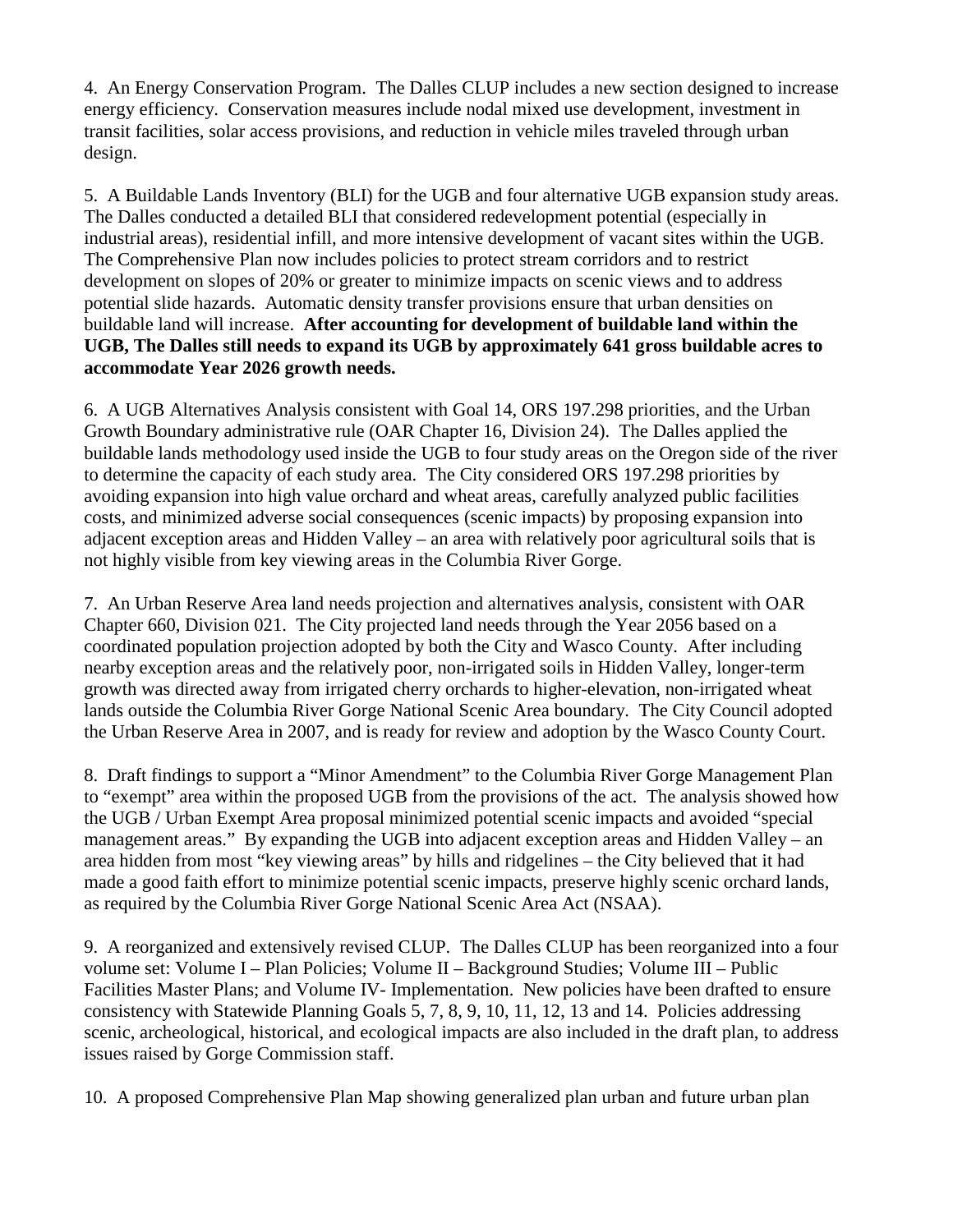designations for the entire URA and UGB area.

The City has conducted a series of work sessions and public hearings before the Planning Commission and City Council for the proposed comprehensive plan amendments, the 20-year UGB and urban exempt area proposal; and the 50-year URA. The UGB and URA proposal is supported by detailed findings demonstrating compliance with applicable Oregon Statewide Planning Goals. The DLCD reviewed the proposed UGB and accompanying plan amendments favorably.

However, the City Council has delayed adoption of the CLUP and UGB amendment package pending review by the Columbia River Gorge Commission (Gorge Commission). Under federal law, the area proposed for UGB expansion must first receive an "Urban Area Exemption" under the Columbia River Gorge National Scenic Area Act (NSAA). The City has prepared preliminary findings for a "minor amendment" to the Columbia River Gorge Management Plan to "exempt" the proposed UGB expansion area from further review under the NSAA. However, Gorge Commission staff has advised the City that substantial original research and evaluation is necessary to support such an exemption. (See NSAA discussion below.)

Based on the EOA and HNA, Goals 9 (Economy of the State) and 10 (Housing) cannot be met unless and until the UGB has been amended to include a 20-year land supply. Compliance with Goal 14 (Urbanization) is a necessary but not sufficient condition for amending The Dalles UGB. Compliance with the NSAA is also required for such an amendment. Moreover, detailed master planning for Goals 11 (Public Facilities) and 12 (Transportation) cannot proceed with any certainty until there is an approved UGB. Therefore, the City cannot meet its obligation to provide sufficient buildable employment and residential land without approval of an "urban area exemption" by the Gorge Commission.

The Dalles is the first City to propose UGB / Urban Exempt Area amendments that are intended to ensure a 20-year land supply as required by Goal 14, Urbanization. *[Note, the City of Hood River submitted a UGB / Urban Exempt Area amendment for the limited purpose of a school expansion late in 2008. Since then, the Gorge Commission voted to not accept any more urban area amendment applications until July, at which time they will re-evaluated their work load and budget and either extend the current ban or begin accepting applications again.]* Although the City made a good faith effort to address NSAA requirements, Gorge Commission staff felt that the City had not done enough to justify an urban area exemption from the NSAA. The Gorge Commission also held a work session on the matter and agreed with staff that additional comparative analysis of potential cultural and archeological impacts, scenic impacts, and ecological impacts is required. Moreover, the City has been advised that the capacity of Dallesport – across the river in Washington State – must also be considered before granting Urban Exempt Area status.

## **Evaluation**

**Factor 1**: There has been a substantial change in circumstances including but not limited to the conditions, findings, or assumptions upon which the comprehensive plan or land use regulations were based, so that the comprehensive plan or land use regulations do not comply with the statewide planning goals relating to economic development, needed housing, transportation, public facilities and services and urbanization.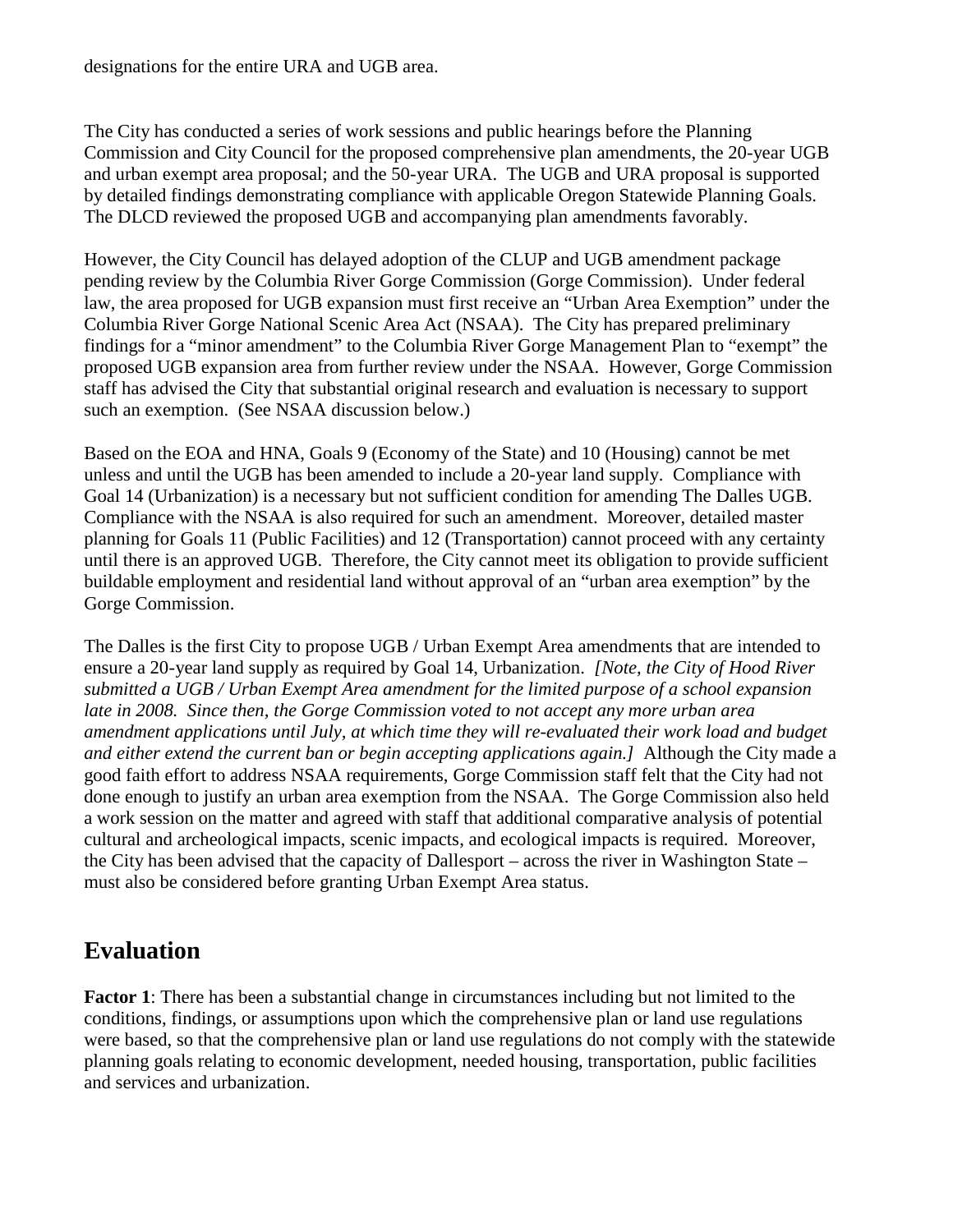Does the economic development element of the comprehensive plan need to be updated? Yes.

(A) Does new information on national, state, or local economic trends show any

changed circumstances since the plan was last updated? Yes. Does the new information need to be incorporated into the plan? Yes, as determined in the Economic Opportunity Analysis. The draft, updated comprehensive land use plan (CLUP) reflects this information.

(B) Has there been a change in your community's assessment of the types of industrial and commercial businesses that are most likely to develop in your area? Yes. Does your community have sufficient buildable sites that are suitable for these types of uses? No. As determined in the EOA and reflected in the draft, updated CLUP.

(C) Is your plan out-of-date regarding an accurate inventory of suitable industrial and commercial sites? Yes. As determined in the EOA and reflected in the draft, updated CLUP.

(D) Does the inventory of commercial and industrial land identify sites that are available now or can be made available quickly? Yes. That is, does the inventory address a short-term supply of employment land (i.e., ready for construction within one year of application for building permit or request for service extension)? Yes. As determined in the EOA and reflected in the draft, updated CLUP.

(E) Does the inventory identify sites needing additional attention in order to make them suitable for industrial or commercial uses (e.g., wetland delineation, transportation improvements, provision of water or sewer)? Yes. As determined in the EOA and reflected in the draft, updated CLUP.

(F) Are there sites zoned industrial that are unlikely to develop because of transportation access issues, environmental factors, topography, or other constraints? Possibly.

(0) Is there less than a 20-year supply of vacant or redevelopable buildable employment land (industrial, commercial, institutional, and other employment lands) within your community's urban growth boundary? Yes. As determined in the EOA and reflected in the draft, updated CLUP.

(H) Does your community have an insufficient supply of industrial and commercial sites that can be served by public facilities projects, either existing or scheduled to be built within the next five years? No

(I) Has your community lost suitable industrial sites through rezoning for other uses? Yes.

(J) What plan or regulatory amendments are needed to respond to changes in economic development trends in your community? Answer: See the draft, updated CLUP for recommended changes. *The Land Use and Development Ordinance (LUDO) will need to be updated upon adoption of the CLUP ordinance amendments*.

2. Does recent information on population and housing trends suggest a need to update your comprehensive plan or land use regulations? Yes.

(A) Has the city adopted a population projection coordinated by the county? Yes. How old is that forecast? 2007. Does it need to be updated to extend at least 20 years into the future from now? No.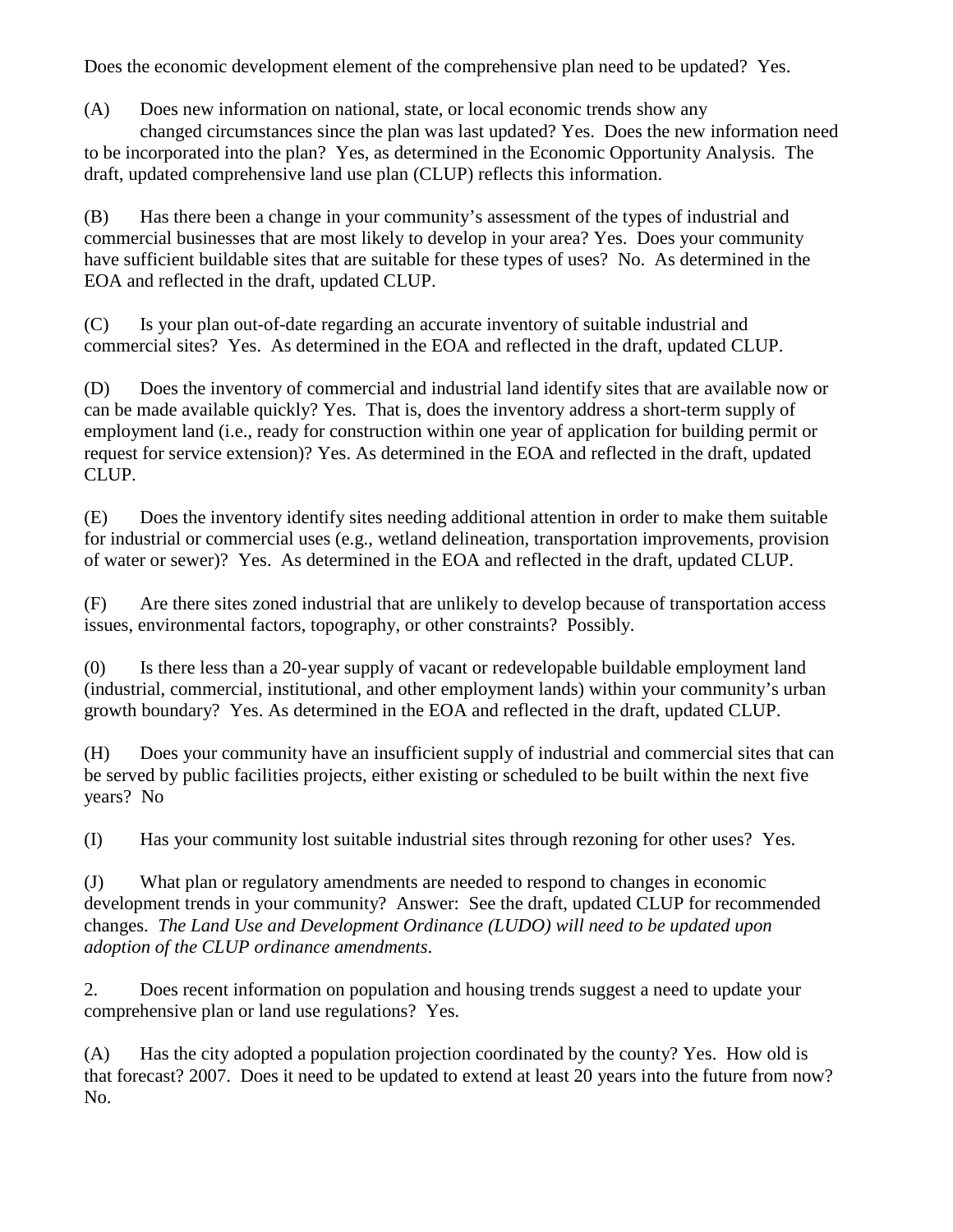(B) Has the distribution of household incomes remained consistent in the community since the housing element of the comprehensive plan was last updated? Yes, please see Residential Land Needs Analysis.

(C) Are the costs of new housing units affordable based on projected household incomes? Answer: Don't know, no data available.

(D) Does the city provide the types, locations and densities of housing needed by all of its residents? Answer: Yes.

(E) Are buildable residential lands being developed at the rate projected in the comprehensive plan? Answer: No. As determined in the Housing Needs Analysis and reflected in the draft, updated CLUP. One reason for this is the lack of buildable land within the existing UGB.

(F) Is there a significant difference between the gross amount of residential lands developed since plan was the last updated and what the plan data predicted? Yes. As determined in the Housing Needs Analysis and reflected in the draft, updated CLUP.

(0) Are your zoning and development ordinances well organized and user-friendly? Yes, for the most part, but there is always room for improvement. Are your residential development and design standards for needed housing clear and objective? Yes. When did your community last evaluate its development processes and standards? Last year. Reviews are done annually. Are there provisions that should be amended or eliminated to better reflect your community's vision? Yes, especially as determined in the draft, updated CLUP.

(H) Have all of your ordinances been amended to fully comply with the federal Fair Housing Act and state manufactured home statutes? Yes.

(I) Does your community have minimum density requirements for each zoning district? No

Does your community have a minimum average density policy for overall residential development? Draft plan policies call for establishing a density range and for automatic density transfer / cluster provisions which would have the effect of density averaging. These policies must be implemented, however, by amending the zoning ordinance.

(J) Are the zoning ordinance densities consistent with the comprehensive plan? Not completely. The proposed work program calls for updates to the zoning ordinance consistent with draft plan policies regarding residential density ranges.

(K) Has the mix of housing types (i.e., single-family and multi-family) constructed since your last plan update been built as expected? No.

(L) Have housing providers been successful in satisfying the housing needs of low income citizens and citizens with special housing requirements? If not, what actions need to be taken to address these needs? Not sure. The Mid-Columbia Housing Agency has developed low income housing as well as 24 units provided as part of the Commodore II project..

(M) Does the comprehensive plan include a thorough, up-to-date residential buildable lands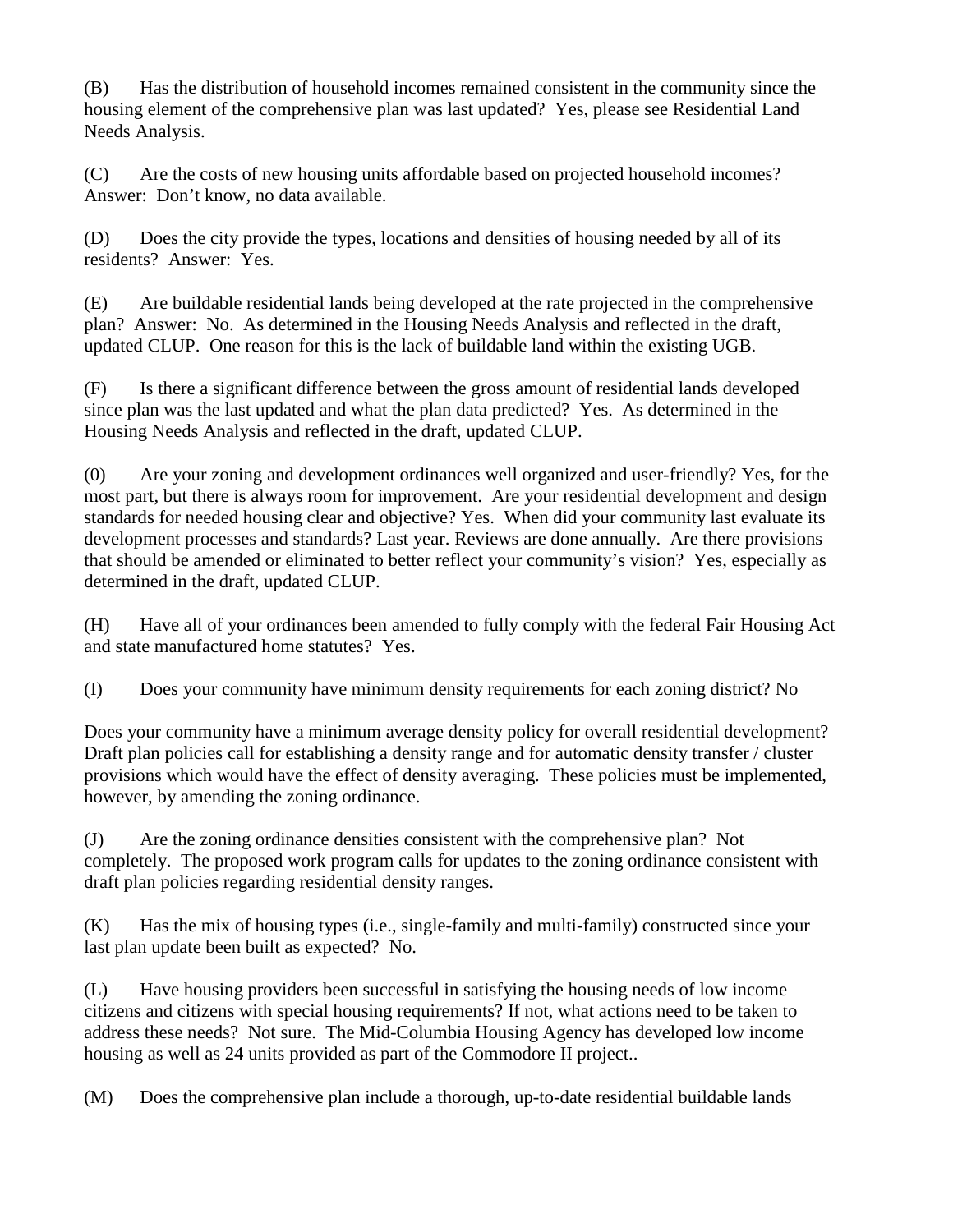inventory and housing needs assessment? Yes, As determined in the Housing Needs Analysis and Buildable Lands Inventory, and reflected in the draft, updated CLUP.

(N) Is there a 20-year supply of vacant or redevelopable buildable land or land with infill potential in the following categories? Answer: No, not within the existing UGB. The **proposed** UGB includes an adequate supply of buildable land for needed housing types identified by statute and in the Residential Land Needs Analysis completed in 2007.

(0) If a shortage exists in any of the categories above, how will the discrepancy be resolved? The existing plan has shortages, the draft, updated CLUP resolves these shortages. Has your jurisdiction considered or pursued opportunities such as re-zoning, up-zoning, adopting a redevelopment or urban renewal plan, encouraging infill development, partnerships with private or non-profit housing developers, discouraging conversion of rental apartments to condominiums, or adding land to the UGB? Yes, in the draft, updated CLUP.

(P) What plan or regulatory amendments are needed to respond to changes in population and housing trends in your community? As determined in the Housing Needs Analysis and reflected in the draft, updated CLUP. See also Residential Land Needs Analysis.

3. Do the plan and ordinances adequately account for limitations on buildable lands from natural resources and hazards? Yes, as determined in the draft, updated comprehensive land use plan.

(A) Have the plan and ordinances been updated to comply with OAR 660, Division 23 (the Goal 5 rule) regarding wetlands, riparian corridors, and wildlife habitat? The existing CLUP does not but the draft, updated CLUP does address these. However, the NSA requirements are greater and will need to be reviewed to a higher level.

(B) Has the jurisdiction received any new, updated, or revised information regarding floodway or floodplain boundaries or geologic or other hazards that needs to be addressed in the plan? No.

4. Are public facility and transportation plans and financing mechanisms adequate to accommodate planned growth in a timely fashion? The City's water, sewer, storm and transportation master plans have all been recently updated to meet the current CLUP needs. However, these master plans will need to be further updated upon approval of the updated CLUP as part of Phase II of the two phase planning update.

(A) Has the jurisdiction been unable to provide services for development of residential and employment land according to the schedule in the public facilities plan? No. However, this will need to be reviewed in the update of the master plans based upon the Updated CLUP.

(B) Have there been changes to any of the following conditions that were not anticipated by the public facilities or transportation systems plans? Yes.

- Changes in population, housing or employment Yes, based upon the updated CLUP
- Urban growth boundary amendments Yes, as anticipated in the updated CLUP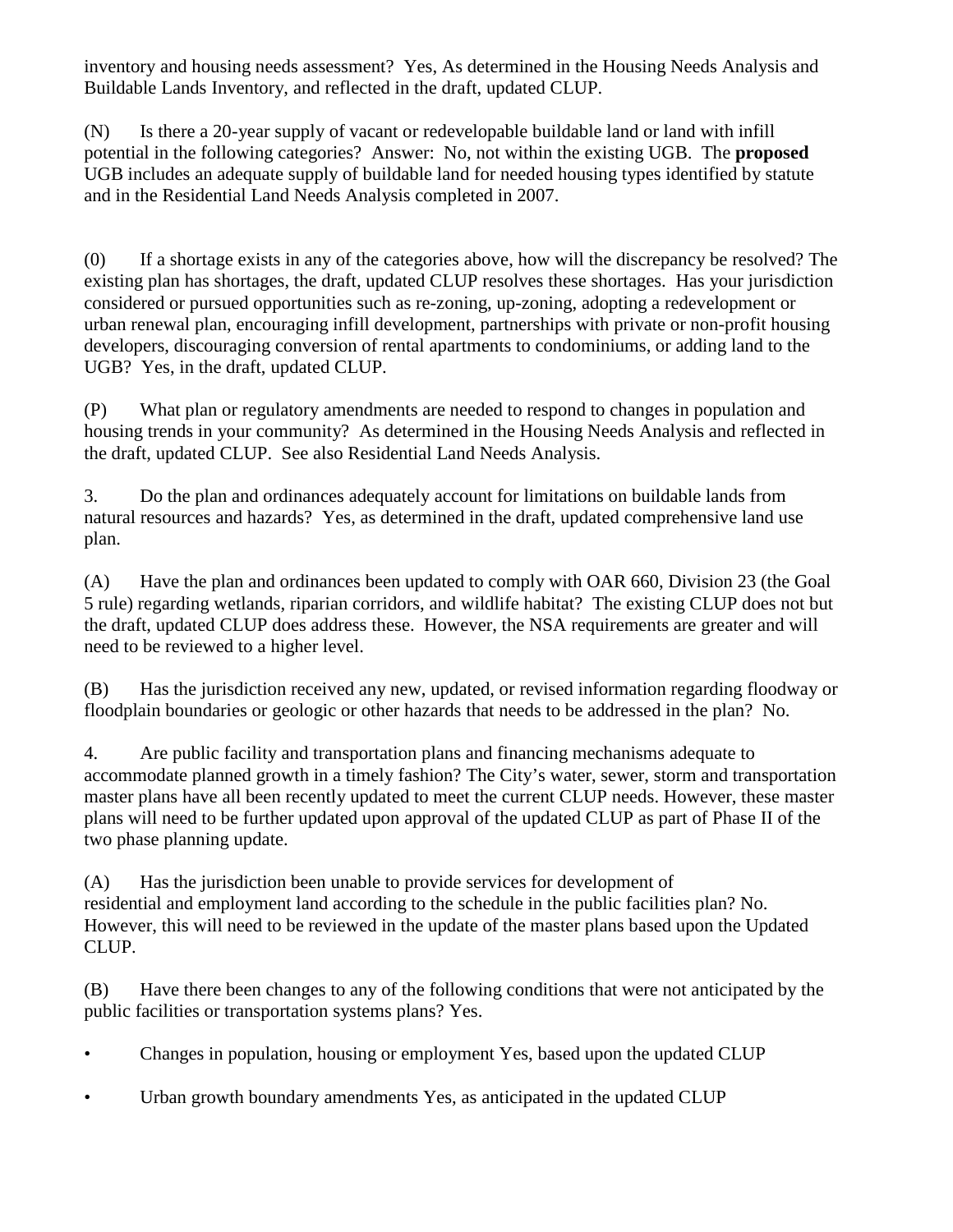- Master plan updates All recently updated
- Major plan map or zoning amendments Yes.
- Significant consumers or users that were not anticipated Yes.
- Facility projects built or delayed Yes. Wastewater treatment plant upgrade
- Other

(C) Have any of the conditions in (B) above changed to the extent that the plan or the project list in a public facilities or transportation system plan needs to be revised? Yes,

(D) Does your list of short-term public facility projects need to be updated? Yes, based upon the draft, updated CLUP

(E) Does your community satisfy state and federal standards for the quality of water supplied, quality of water discharged from your treatment plant, and quality of storm water discharge (if applicable)? Yes.

(F) Are financing sources sufficient to cover the cost of capital construction projects? Yes, for many water, sewer, and storm projects. No for many transportation projects.

(0) Do the financing sources need revisiting to meet future needs? What actions will be taken to address this issue? Yes. Annual budgeting process.

5. Is there new information affecting the comprehensive plan that has not yet been incorporated into the plan? Yes, mostly having to do with the NSA requirements.

(A) New information provided by state agencies is listed on the attached sheet. Does any of this information need to be addressed in your plan? If so, how? Yes, staff has been in communication with Mark Radabaugh, the Warm Springs Tribe, Gorge Commission staff, the Port, OECD, and ODOT throughout the Phase I process and continuing in the periodic review evaluation process.

(B) Is there any other new information available relating to economic development, needed housing, transportation, public facilities and services or urbanization that needs to be included in your plan? The draft, updated CLUP addresses these issues.

6. Have changes in local goals or objectives occurred since adoption of the comprehensive plan that require amendments to the plan or land use regulations relating to economic development, needed housing, transportation, public facilities and services and urbanization? Yes.

(A) For example, does the adoption of a regional economic development strategy or changes in economic opportunities necessitate modification of plan policies? Yes, as indicated in the EOA study, and included in the draft, updated CLUP.

(B) Are there new community goals or objectives (or changes to existing ones) that need to be addressed in the comprehensive plan? These have been addressed in the draft, updated CLUP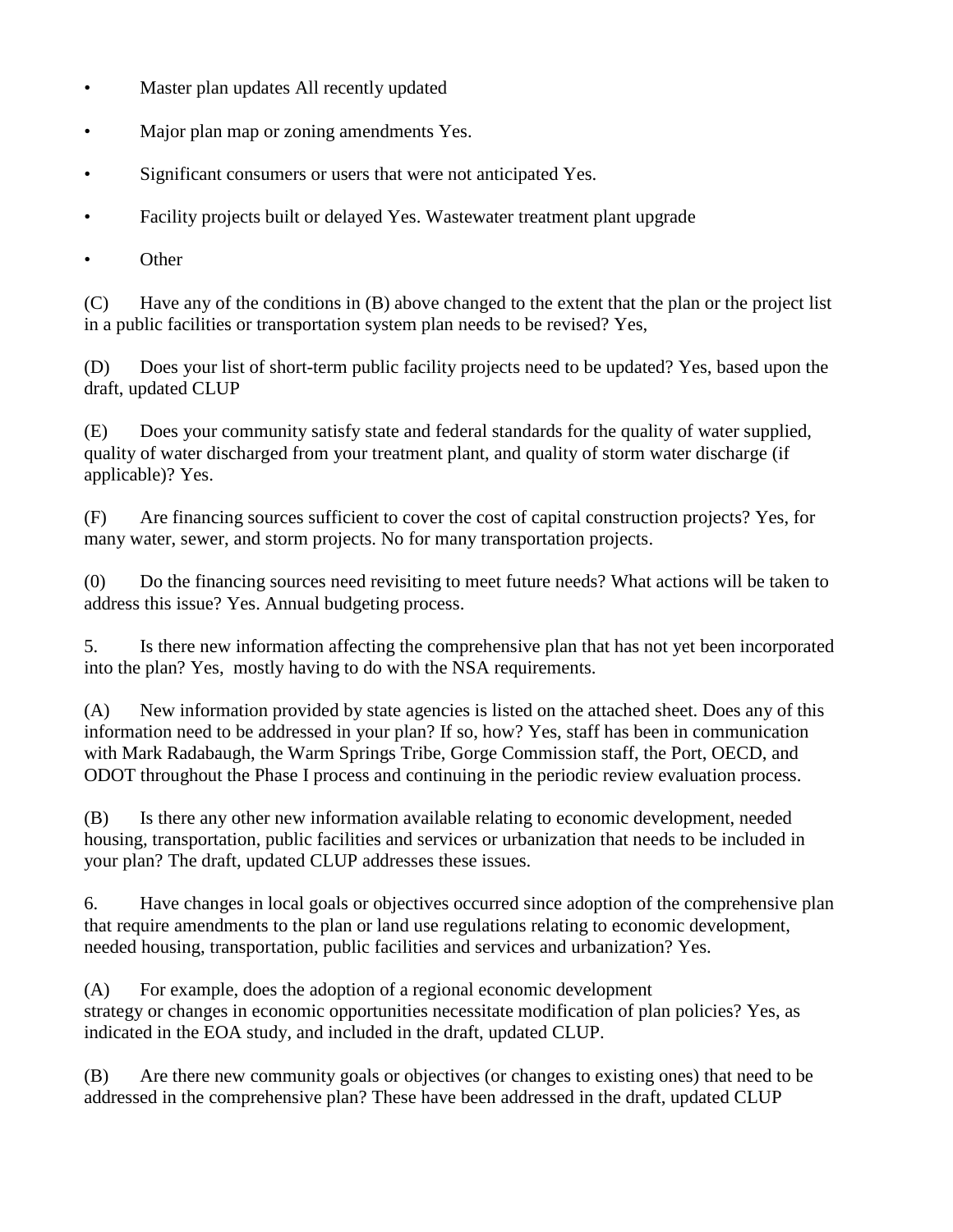(C) Are there goals, objectives, or policies in the comprehensive plan that are no longer applicable and should be deleted or amended? Yes, for the existing CLUP

(D) Have all plan policies that obligate your jurisdiction to implement specific provisions in the future been carried out (e.g., a policy to complete planning for a wildlife habitat or historic resource when more complete inventory information is available)? If not, what additional planning work needs to be carried out in periodic review? The updated CLUP will need to be implemented through the LUDO.

7. What major activities or events affecting land use have occurred that were not anticipated in the plan, but which may necessitate updating the plan? For example, did a major new employer site in your city, with unanticipated effects on roads, water, sewer, and/or housing supply? Over the past several years new, and existing, businesses have developed in The Dalles creating the need for more industrial and commercial land areas.

**Factor 2:** Decisions based on acknowledged comprehensive plan and land use regulations are inconsistent with the goals relating to economic development, needed housing, transportation, public facilities and services and urbanization.

Are land use decisions made according to your acknowledged comprehensive plan and land use regulations achieving the purpose and intent of Statewide Planning Goals 9, 10, 11, 12 and 14?

(A) Have prospective employers passed over the city because permitting procedures were too onerous or because approved plan changes have reduced or eliminated your supply of available and suitable employment sites? No.

(B) Do your plan policies and zoning regulations provide for the housing needs of the residents of the jurisdiction? No. Are any housing types needed now or in the next 20 years not permitted in the jurisdiction? No. Are applications for needed housing getting denied because of discretionary approval criteria or conditional use permit requirements? No.

(C) Have developments permitted by your plan and code exceeded the capacity of transportation, water, sewer, or storm water management facilities? No.

(D) Do your plan and code allow development of inefficient land use patterns that increase the costs of public facilities and services and consume an unnecessary amount of land, such as through large minimum lot size standards, no maximum or average lot size standards, excessive on-site parking space requirements, excessive block length and street width standards, excessive yard setback and buffer standards, a predominance of large-lot single-family zoning, no mixed-use development, no provision for accessory dwelling units ("granny flats"), or one-story height limits on commercial and industrial development? Few, if any, of these situations exits in the CLUP or implementing ordinances.

2. Are any of your implementation measures inadequate to carry out the policies of the comprehensive plan relating to economic development, needed housing, transportation, public facilities and services and urbanization? Yes, as determined in the draft, updated CLUP. For example, does your plan identify a targeted employer, but your industrial zone does not permit the use? Yes. Has your jurisdiction adopted a transportation system plan, but not implementing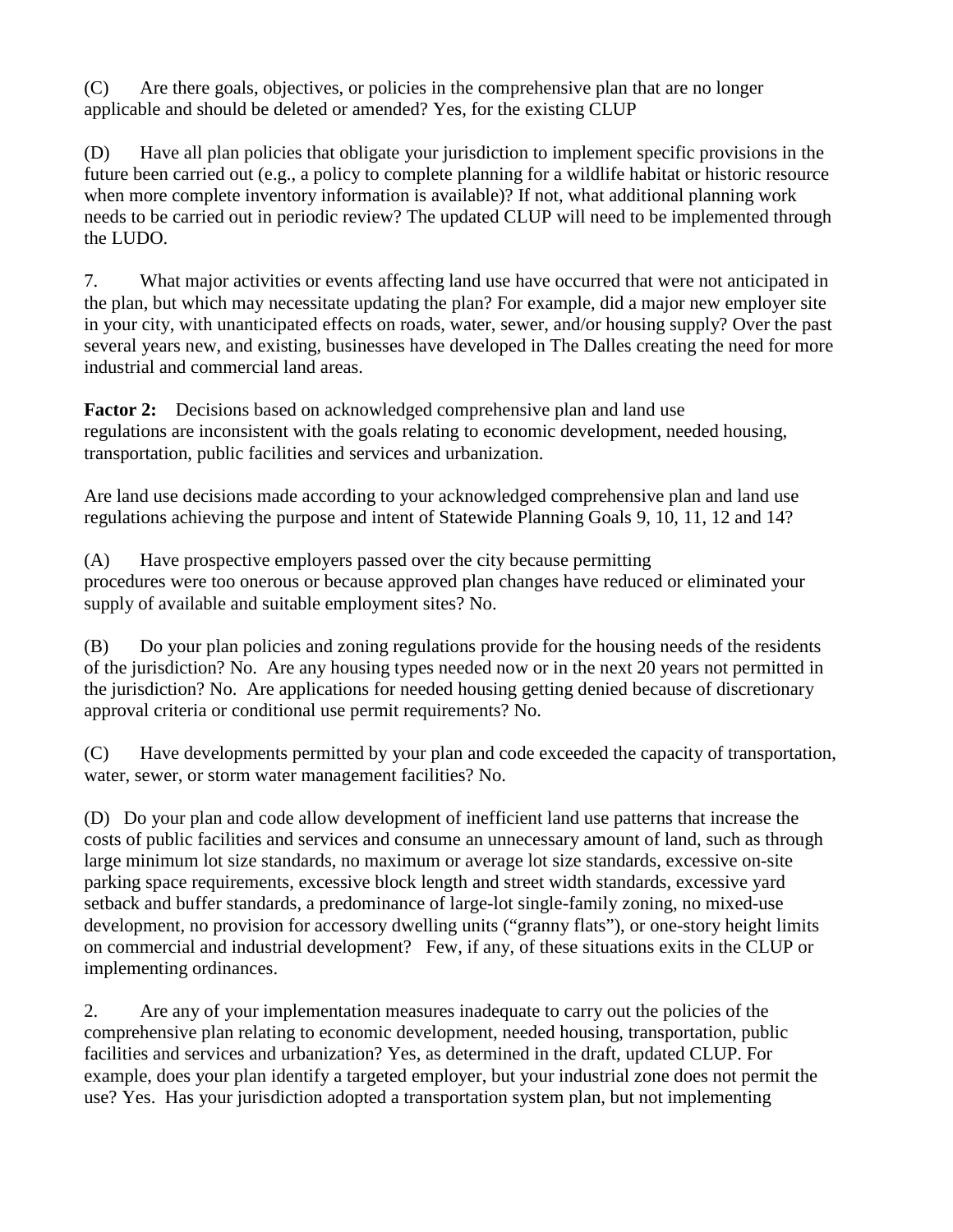ordinances adequate to carry out the plan? No.

• Does the TSP call for major improvements to state highways for which ODOT has not agreed that funding for the needed improvements are "reasonably likely" to be provided during the planning period? ODOT does not have sufficient funds for the foreseeable future.

• Does the plan address the state's objective of reducing or stabilizing "VMT" (vehicle miles traveled per capita)? Yes, as determined in the Energy Conservation Program.

**Factor 3:** There are issues of regional or statewide significance, intergovernmental coordination, or state agency plans or programs affecting land use which must be addressed in order to bring comprehensive plans and land use regulations into compliance with the goals relating to economic development, needed housing, transportation, public facilities and services and urbanization.

Is the level of coordination between the city and county, other cities, special districts, and state and federal agencies adequate to effectively implement the comprehensive plan? Yes. Do your urban growth boundary management agreement and/or urban service agreements need to be updated? Yes.

(A) Do you share resources or facilities with other jurisdictions? Yes. Are these adequate for all the jurisdictions involved? Yes, in most areas. Do you have agreements regarding allocation of resources, capacity, etc.? Yes.

(B) What special districts provide services within your urban growth boundary? Chenoweth Water PUD. Are these special districts participating in your planning process? Yes. Does the city have management agreements with those special districts providing services within the urban growth boundary consistent with ORS 195.065? No, but coordination of water service delivery is done.

(C) Is the city/county urban growth management agreement functioning to adequately coordinate land use decisions inside the urban growth boundary? Yes.

(D) Are there other coordination issues that need to be addressed? No.

2. What regional or state plans, programs or issues affecting land use may call for amendments to the comprehensive plan in order to bring your plan and land use regulations into compliance with the statewide planning goals related to economic development, housing, public facilities and services, transportation, and urbanization?

(A) Have you contacted appropriate state agencies to participate in your periodic review process? Yes.

(B) Has a state agency notified you of an adopted plan or program affecting land use that needs to be addressed in your plan? If yes, what is the plan or program? Yes, DEQ and the Mile Creeks TMDL study.

(C) Are there housing needs identified in the statewide or county Consolidated Plan that have not been addressed in your comprehensive plan? These have been addressed in the draft, updated CLUP

(D) Does the plan address the Regional Investment Strategy for your area? Yes. Are there actions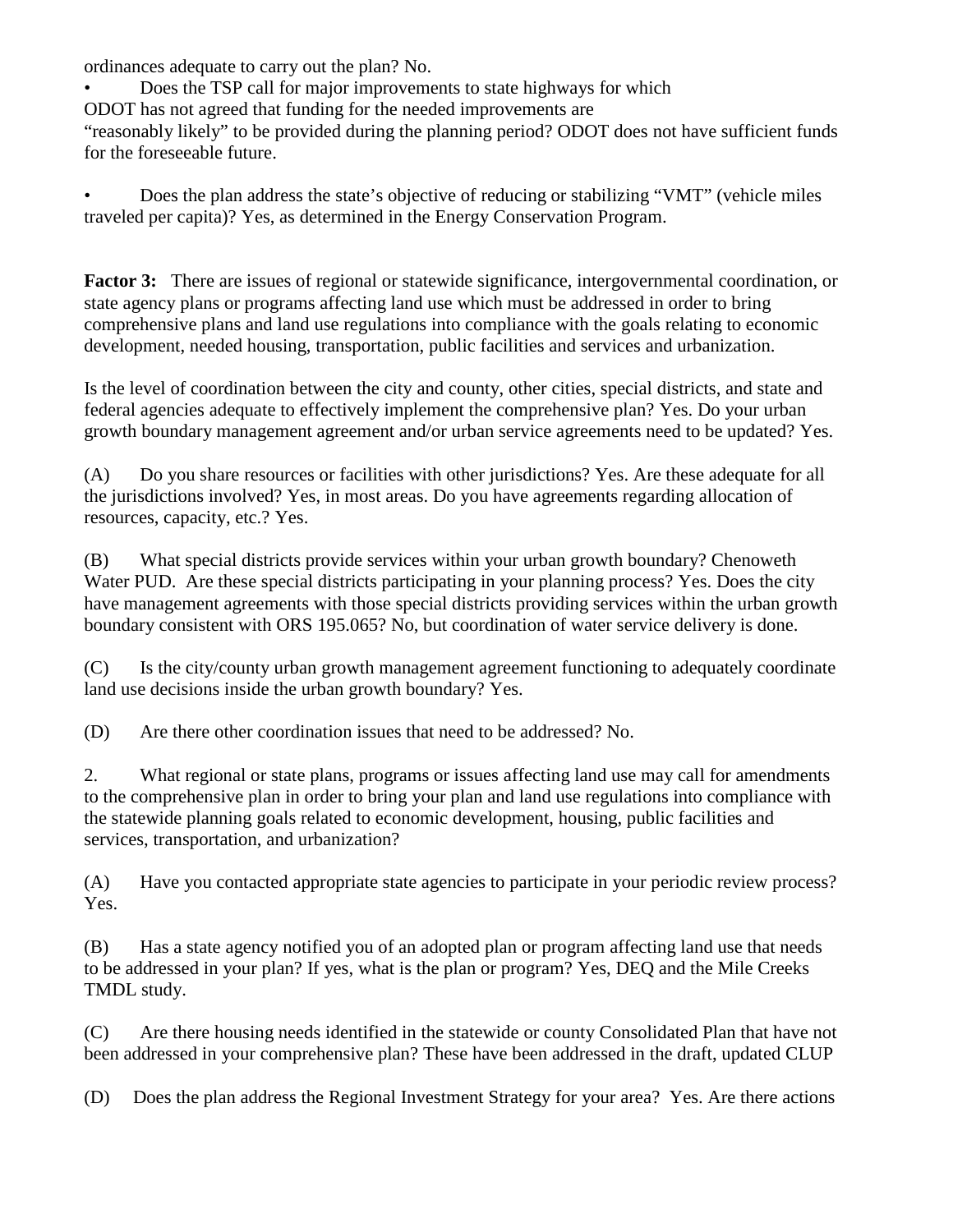needed to coordinate with or implement the strategy? No

How has the city coordinated transportation issues with other local governments and the state? Yes. Transportation issues have been coordinated with the ODOT and Wasco County. These include the Chenoweth IAMP, Lone Pine roundabout, annexation of county roads within the existing UGB, and development of the annual street development list.

• Does the plan contain strategies for dealing with access management, new commercial development accessed by state highways, or the potential impacts of any new major transportation system project? Yes, in the draft, updated CLUP.

**Factor 4:** The existing comprehensive plan and land use regulations are not achieving the statewide planning goals relating to economic development, needed housing, transportation, public facilities and services and urbanization.

1. What other issues relating to the periodic review standards need to be addressed within the scope of periodic review? The National Scenic Area standards for Urban Area exemption.

2. What local issues related to economic development, needed housing, transportation, public facilities and services and urbanization would you like to address within your periodic review work program? See attached, draft work program

(A) Has your jurisdiction been successful in complying with the statutory 120-day time limit for final action on development permits? No. If no, what has been the cause of delays? The requirement that new hearings must be held with the City Council from the planning commission.

(B) Do you feel your plan and land use regulations are difficult to implement? No, but there is always room for improvement. Should steps be taken to streamline the plan, zoning ordinance, and permit process? Yes, where ever possible.

#### **This is the end of the evaluation for whether a periodic review work program should be developed**.

The Planning Commission recommends that a Periodic Review Work Program is necessary to complete the work to update the CLUP, amend the UGB, National Scenic Area UEA, and establish the Urban Reserve Boundary.

The Northern Wasco County Park and Recreation District submitted a letter (attached) asking that in the next 20-year period an additional 110 acres of 'green space' be included into the City's Comprehensive Land Use Plan. This would bring the City up to the national standard for communities this size. A goal of creating this additional 110 acres of 'green space' could be included in the revised Comprehensive Land Use Plan. The Dalles needs a combined total of 889 gross buildable acres of residential land to meet residential and public/semi-public land (green space) needs through the Year 2026. Of the 889 gross buildable acres needed, 348 acres are within the existing 2006 UGB. The second attached letter is from the Gorge Commission. The suggested changes are included in the Proposed Work Program.